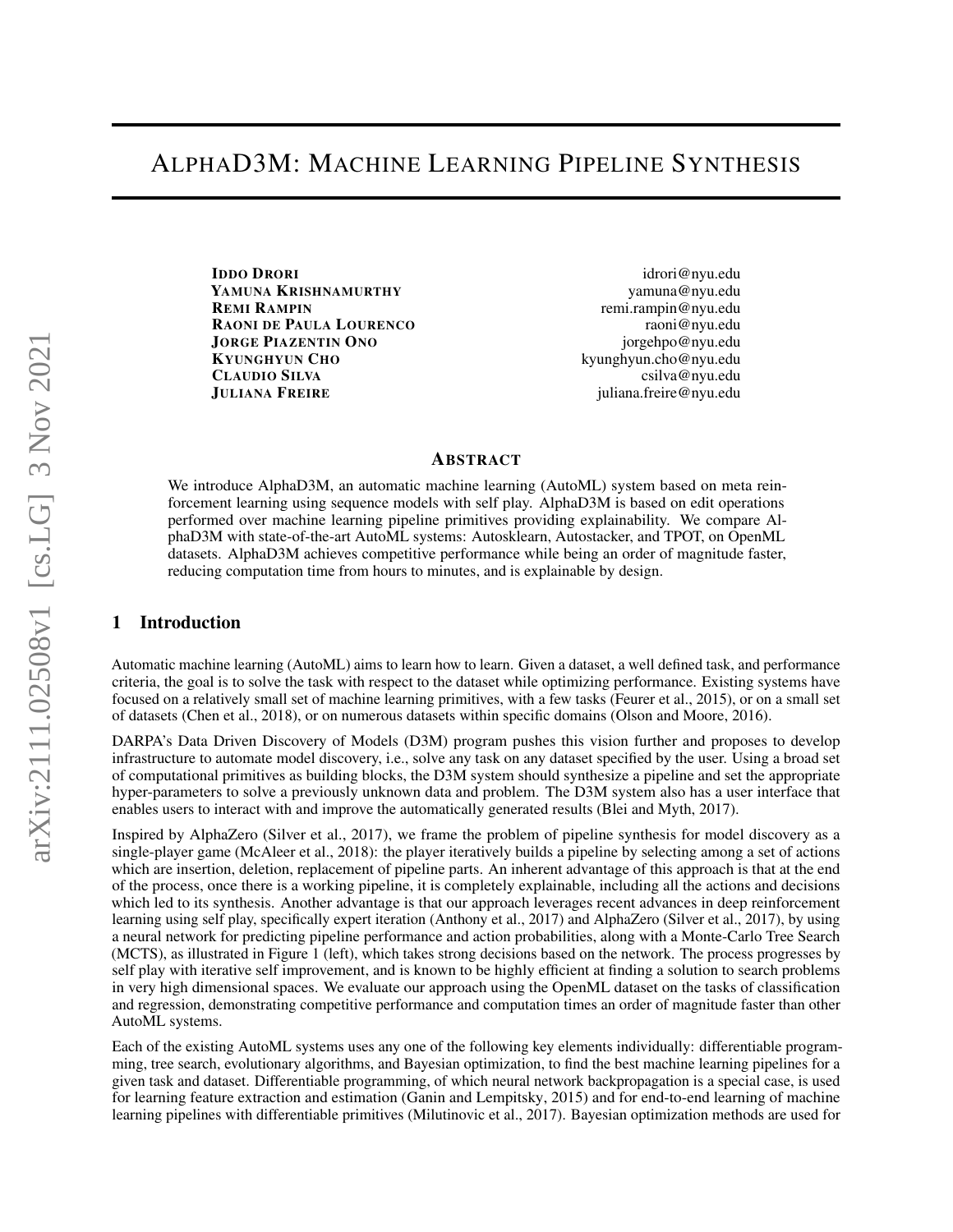

<span id="page-1-0"></span>Figure 1: AlphaD3M iterative improvement (left); AlphaD3M game representation (right).

hyper-parameter tuning [\(Bergstra and Bengio, 2012\)](#page-4-7). Both AutoWEKA [\(Kotthoff et al., 2017\)](#page-4-8) and Autosklearn [\(Feurer](#page-4-0) [et al., 2015\)](#page-4-0) extend the application of these techniques to the selection of the model in addition to the hyper-parameter values, solving the combined algorithm selection and hyper-parameter optimization problem by fitting probabilistic models capturing the relationship between parameter values and performance measures using a Gaussian Process, Random Forest, or tree-structured Parzen estimator [\(Bergstra et al., 2011\)](#page-4-9). Auto-Tuned Models [\(Swearingen et al., 2017\)](#page-5-2) represent the search space as a tree with nodes being algorithms or hyperparameters and searches for the best branch using a multi-armed bandit. TPOT [\(Olson and Moore, 2016\)](#page-5-0) and Autostacker [\(Chen et al., 2018\)](#page-4-1) uses evolutionary algorithms to generate machine learning pipelines while optimizing their hyperparameters. TPOT represents machine learning pipelines as trees, whereas Autostacker represents them as stacked layers.

Our goal is to search within a large space for the machine learning, and pre and post processing primitives and parameters which together constitute a pipeline for solving a task on a given dataset. The problem is that of high dimensional search. Although the datasets differ, the solution pipelines contain recurring patterns. Just as a data scientist develops intuition and patterns about the pipeline components, we use a neural network along with a Monte-Carlo tree search in an iterative process. This combination results in the network learning these patterns while the search splits the problem into components and looks ahead for solutions. By self play and evaluations the network improves, incorporating a better intuition. An advantage of this iterative dual process is that it is computationally efficient in high dimensional search [\(Silver et al., 2017\)](#page-5-1).

# 2 Methods

Following dual process theory, we solve the meta learning problem by sequence modeling using a deep neural network and Monte Carlo tree search (MCTS) [\(Silver et al., 2017;](#page-5-1) [Anthony et al., 2017\)](#page-4-4). This section describes our representation, followed by details of the neural network and MCTS.

### 2.1 Representation

Figure [1](#page-1-0) (right) illustrates a high level analogy between a two player competitive game and our single player pipeline synthesis game, including state, action, and reward. A pipeline is a data mining work flow, of pre-processing, feature extraction, feature selection, estimation, and post-processing primitives. Algorithm [1](#page-2-0) describes our pipeline state representation. Our architecture models meta data and an entire pipeline chain as state rather than individual primitives. A pipeline, together with the meta data and problem definition is analogous to an entire game board configuration. The actions are transitions from one state (pipeline) to another.

### 2.2 Neural Network

AlphaD3M uses a recurrent neural network, specifically an LSTM. Let  $f_{\theta}(s) = (P(s, a), v(s))$ , where  $P(s, a)$  is the action probabilities and  $v(s)$  the evaluation score of the model predicted by the network f with parameters  $\theta$ , for a given dataset D and task T, for a given state s. The neural network predicts the probabilities over actions a which lead to sequences  $S$  that describe a pipeline, which in turn solves the given task on the dataset. The network inputs are training examples ( $s_t, \pi_t, e_t$ ) from games of self play, where  $s_t$  is the state at time t,  $\pi_t$  the policy estimated by MCTS, and  $e_t$  the actual pipeline evaluation at the end of the game. The state  $s_t$  is composed of a vector encoded as described in Algorithm [1.](#page-2-0) The network outputs are probabilities over actions  $P(s, a)$ , and an estimate of pipeline performance v.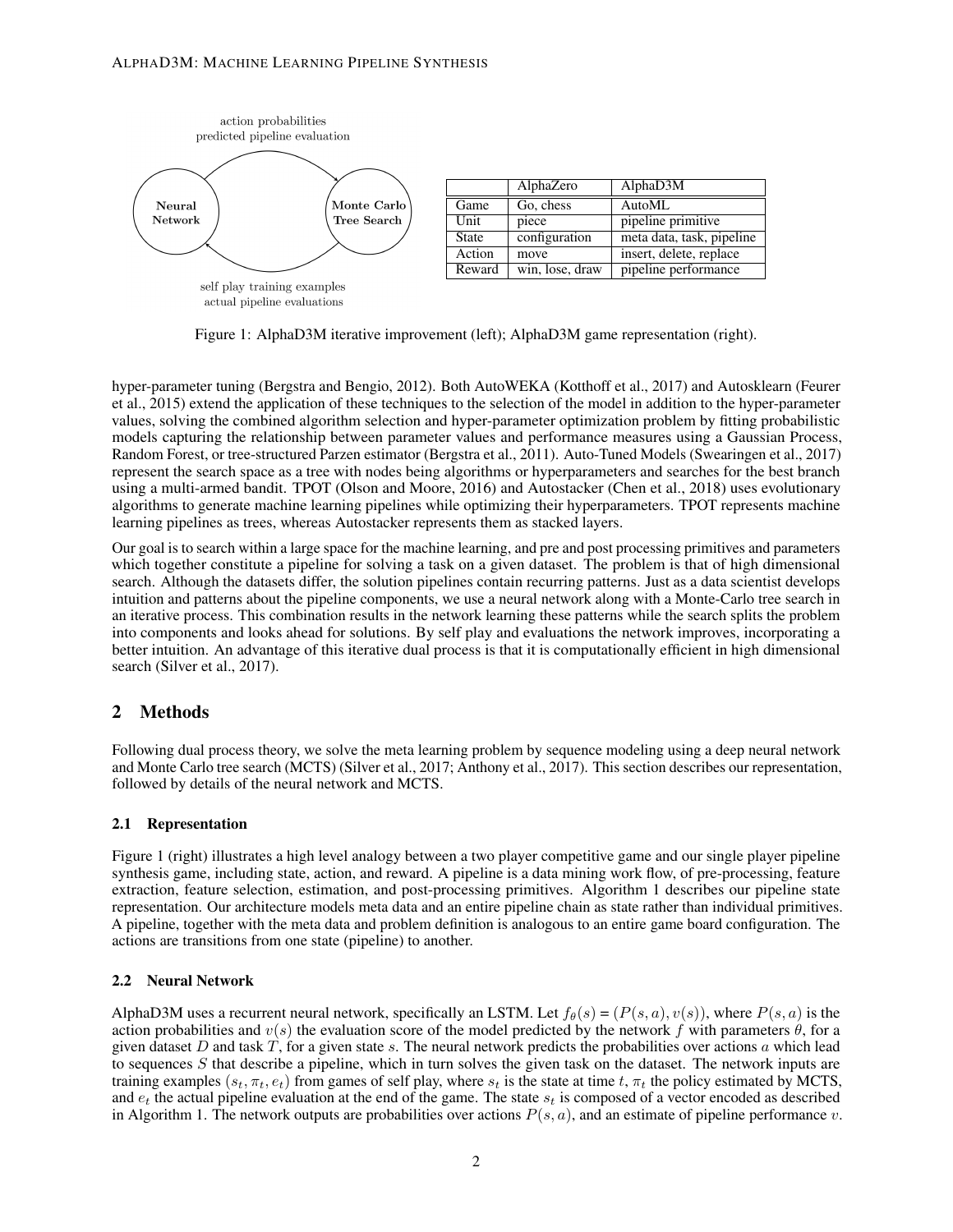#### Algorithm 1 Pipeline Encoding

<span id="page-2-0"></span>Given datasets D, tasks T, and a set of possible pipeline sequences  $S_1, \ldots, S_n$ , from the available machine learning, and data pre and post processing primitives.

- For each dataset  $D_i$  and task  $T_i$ :
	- 1. Encode dataset  $D_i$  as meta data features  $f(D_i)$ .
	- 2. Encode task  $T_i$ .
	- 3. Encode the current pipeline at time t by a vector  $S_t$ .
	- 4. Encode action  $f_a(S_t)$ , so policy  $\pi$  maps  $(f(D_i), T_i, S_t)$  to  $f_a(S_1), \ldots, f_a(S_n)$ .

We optimize the network parameters  $\theta$  by making the predicted model S match the real world model R and the predicted evaluation results v match the real world evaluation  $e$ , by minimizing the cross entropy loss between S and R, and the mean squared error between v and e. We add an  $\ell_2$  regularization term for the network parameters  $\theta$  to avoid over-fitting and an  $\ell_1$  regularization term which prefers simple pipelines. Thus our network  $f_\theta$  is trained by minimizing the following non-linear loss function using stochastic gradient descent:

<span id="page-2-1"></span>
$$
L(\theta) = S \log R + (v - e)^2 + \alpha \|\theta\|_2 + \beta \|S\|_1.
$$
 (1)

#### 2.3 Monte Carlo Tree Search

Our algorithm takes the predictions  $(P(s, a), v(s))$  of the neural network and uses them in a MTCS by running multiple simulations to search for a pipeline sequence R with a better evaluation. The search result R improves upon the predicted result  $S$  given by the network by improving the network policy using the update rule:

$$
U(s,a) = Q(s,a) + cP(s,a)\frac{\sqrt{N(s)}}{1 + N(s,a)},
$$
\n(2)

where  $Q(s, a)$  is the expected reward for action a from state s,  $N(s, a)$  is the number of times action a was taken from state s,  $N(s)$  the number of times state s was visited,  $P(s, a)$  is the estimate of the neural network for the probability of taking action  $\alpha$  from state  $s$ , and  $c$  is a constant which determines the amount of exploration. At each step of the simulation, we find the action a and state s which maximize  $U(s, a)$  and add the new state to the tree if it does not exist with the neural network estimates  $(P(s, a), v(s))$  or call the search recursively otherwise. Next, the model represented by R is realized and applied to the data to solve the task, resulting in a better evaluation  $e$  which is the result of running the generated pipeline R on the data and task. Thus the real world search provides us with  $(R, e)$ , where R is the real world model, consisting of machine learning primitives, and e the real world evaluation of the model and pipeline using those primitives on the data and task.

The neural network predictions, the MCTS model, and the real world evaluation, together, define a loss function shown in Equation [1,](#page-2-1) which is minimized to improve the neural network parameters. This process continues iteratively until the best model, which automatically solves the task, is found.

Inspired by the neural editor [\(Guu et al., 2018\)](#page-4-10) we use edit operations that make the pipeline generation explainable by design. For each iteration of self play the MCTS searches the possible valid pipelines. For each state or pipeline the next possible states or pipelines are limited to those derived from the edit operations of the current state.

#### 3 Results

The data consists of 313 different tabular datasets, of which 296 are from OpenML [\(Vanschoren et al., 2014\)](#page-5-3). We considered classification, both binary (121 datasets) and multi-class (108 datasets), and univariate regression tasks (84 datasets). Baseline pipelines were constructed using sklearn SGD estimators for classification and regression, and an annotated tabular feature extractor which uses linear SVC, Lasso, percentile classification or regression estimators from sklearn.

Figure [2](#page-3-0) compares performance between AlphaD3M and SGD which is the baseline pipeline. Each of the 180 points represents a classification task on a different OpenML dataset. The datasets for which AlphaD3M performs better than SGD are shown by green circles and those for which SGD performs better are shown by red crosses. Figure [2](#page-3-0) shows that AlphaD3M performs better than baseline for 75% of the datasets, both are comparable for 18% of the datasets, and performs worse for only 7% of the datasets. Figure [3](#page-3-1) shows the normalized difference in cross validation performance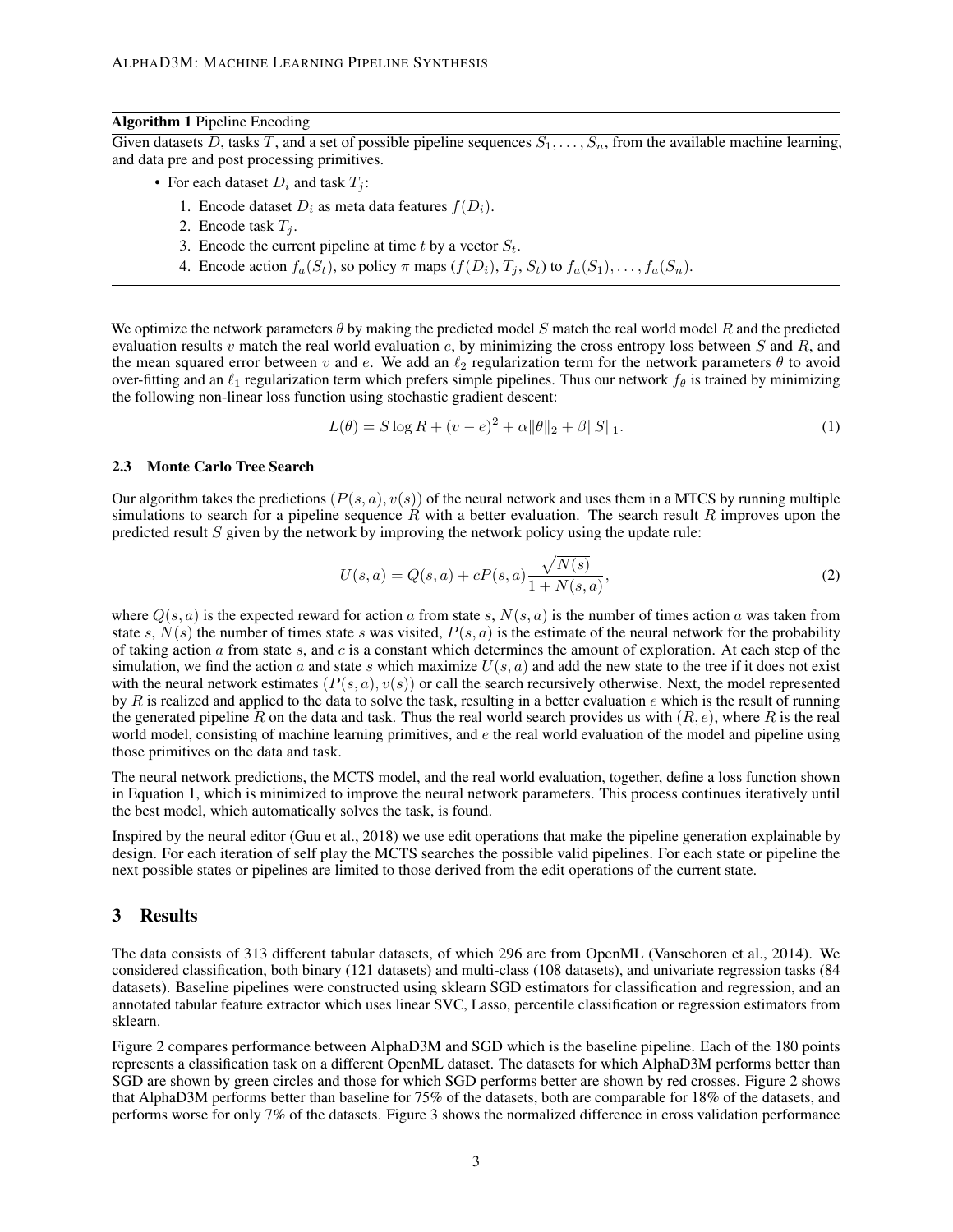<span id="page-3-0"></span>

Figure 2: AlphaD3M vs. SGD performance for 180 classification tasks on OpenML datasets.



<span id="page-3-1"></span>Figure 3: Comparison of normalized AlphaD3M performance  $t$  with SGD baseline performance  $b$  by estimator.

of AlphaD3M  $t$  and SGD baseline  $b$  for a classification task for 180 datasets, split according to the estimators used by AlphaD3M, demonstrating better performance across diverse estimators.

Figure [4](#page-4-11) compares performance between different AutoML methods: Autosklearn, TPOT, and Autostacker, and our method AlphaD3M, for a number of common OpenML datasets, which serve as representative benchmark datasets for AutoML systems [\(Olson et al., 2017;](#page-5-4) [Olson and Moore, 2016;](#page-5-0) [Chen et al., 2018\)](#page-4-1). For each method and dataset, we compute the performance mean and standard deviation by repeated evaluation. As shown in Figure [4](#page-4-11) our method, AlphaD3M, is competitive with other approaches. All four methods are competitive and on par, as their performance including confidence intervals intersect; whereas SGD and Random Forest are not competitive with the leading AutoML methods.

AlphaD3M is implemented using PyTorch. Our implementation takes advantage of GPUs while training the neural network and uses CPUs for the MCTS. Table [1](#page-4-12) compares the running time of TPOT, Autostacker, and AlphaD3M on the same datasets, along with the corresponding speedup factors. Table [1](#page-4-12) shows that AlphaD3M performs on average an order of magnitude faster, reducing computation time from hours to minutes.

### 4 Conclusions

We introduced AlphaD3M, an automatic machine learning system with competitive performance, which is an order of magnitude faster than existing state-of-the-art AutoML methods, reducing computation time from hours to minutes. We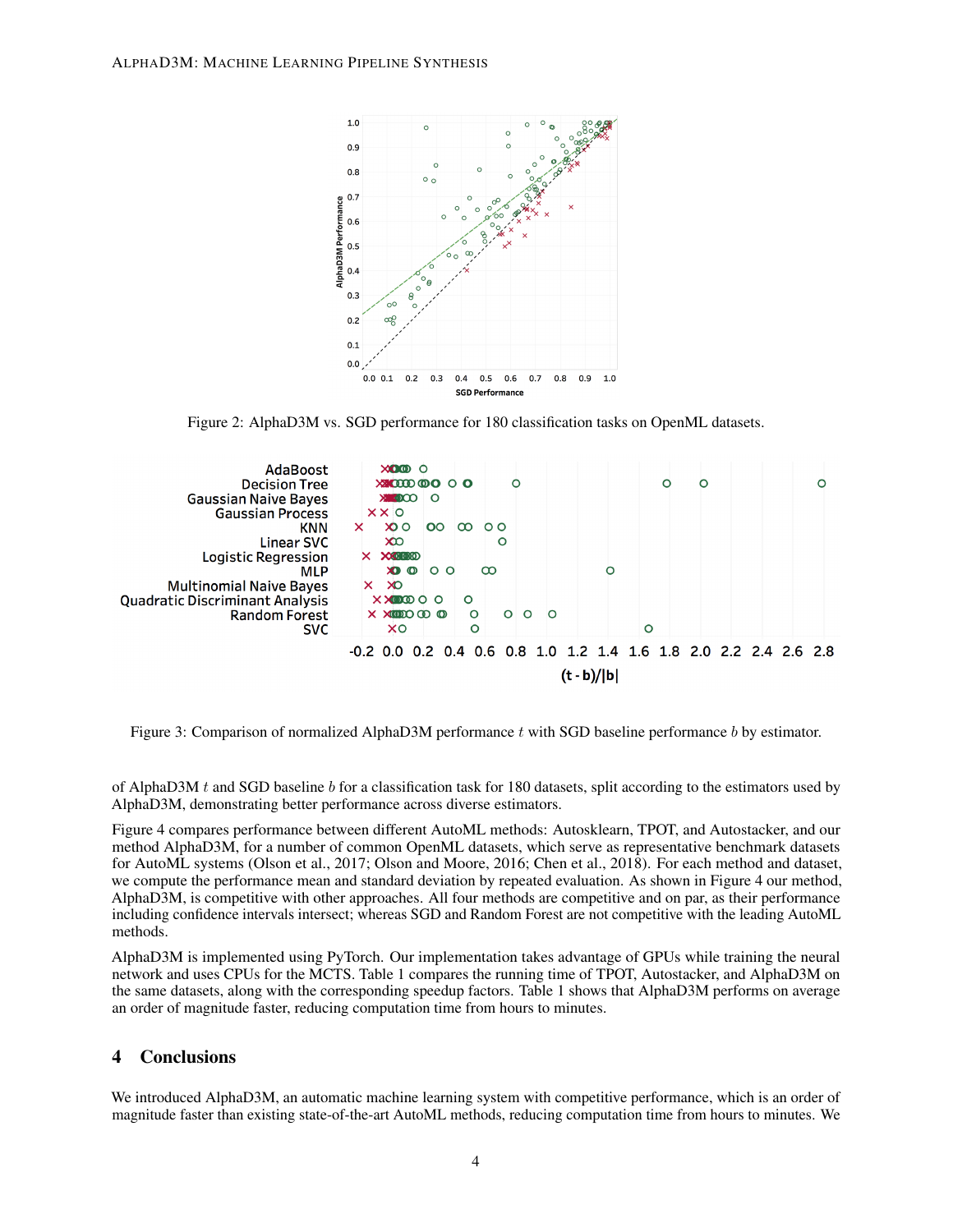

Figure 4: Comparing between performance of AutoML methods on OpenML datasets.

<span id="page-4-12"></span>

| Dataset/Method | <b>TPOT</b> | Autostacker | AlphaD3M | Speedup vs TPOT | Speedup vs AS |
|----------------|-------------|-------------|----------|-----------------|---------------|
| breast cancer  | 3366        | 1883        | 460      | 7.3             |               |
| hill valley    | 17951       | 8411        | 556      | 32.2            | 15.1          |
| monks          | 1517        | 1532        | 348      | 4.3             | 4.3           |
| pima           | 5305        | 1940        | 619      | 8.5             | 3.1           |
| spectf         | 4191        | 1673        | 522      | 8               | 3.2           |
| vehicle        | 16795       | 4010        | 531      | 31.6            | 7.5           |

<span id="page-4-11"></span>Table 1: Running time comparison (in seconds and speedup factors).

presented the first single player AlphaZero game representation applied to meta learning by modeling meta-data, task, and entire pipelines as state.

### References

- <span id="page-4-4"></span>T. Anthony, Z. Tian, and D. Barber. Thinking fast and slow with deep learning and tree search. In *Conference on Neural Information Processing Systems*, 2017.
- <span id="page-4-7"></span>J. Bergstra and Y. Bengio. Random search for hyper-parameter optimization. *Journal of Machine Learning Research*, 2012.
- <span id="page-4-9"></span>J. Bergstra, R. Bardenet, Y. Bengio, and B. Kégl. Algorithms for hyper-parameter optimization. *Conference on Neural Information Processing Systems*, 2011.
- <span id="page-4-2"></span>D. M. Blei and P. Myth. Science and data science. In *Proceedings of National Academy of Sciences*, 2017.
- <span id="page-4-1"></span>B. Chen, H. Wu, W. Mo, I. Chattopadhyay, and H. Lipson. Autostacker: A compositional evolutionary learning system. *The Genetic and Evolutionary Computation Conference*, 2018.
- <span id="page-4-0"></span>M. Feurer, A. Klein, K. Eggensperger, J. T. Springenberg, M. Blum, and F. Hutter. Efficient and robust automated machine learning. In *Conference on Neural Information Processing Systems*, 2015.
- <span id="page-4-5"></span>Y. Ganin and V. Lempitsky. Unsupervised domain adaptation by backpropagation. *International Conference on Machine Learning*, 2015.
- <span id="page-4-10"></span>K. Guu, T. B. Hashimoto, Y. Oren, and P. Liang. Generating sentences by editing prototypes. *Transactions of the Association for Computational Linguistics*, 2018.
- <span id="page-4-8"></span>L. Kotthoff, C. Thornton, H. H. Hoos, F. Hutter, and K. Leyton-Brown. Auto-WEKA 2.0: Automatic model selection and hyperparameter optimization in WEKA. *The Journal of Machine Learning Research*, 18(1), 2017.
- <span id="page-4-3"></span>S. McAleer, F. Agostinelli, A. Shmakov, and P. Baldi. Solving the Rubik's cube without human knowledge. *arXiv preprint arXiv:1805.07470*, 2018.
- <span id="page-4-6"></span>M. Milutinovic, A. G. Baydi, R. Zinkov, W. Harvey, D. Song, and F. Wood. End-to-end training of differentiable pipelines across machine learning frameworks. In *International Conference on Learning Representations*, 2017.